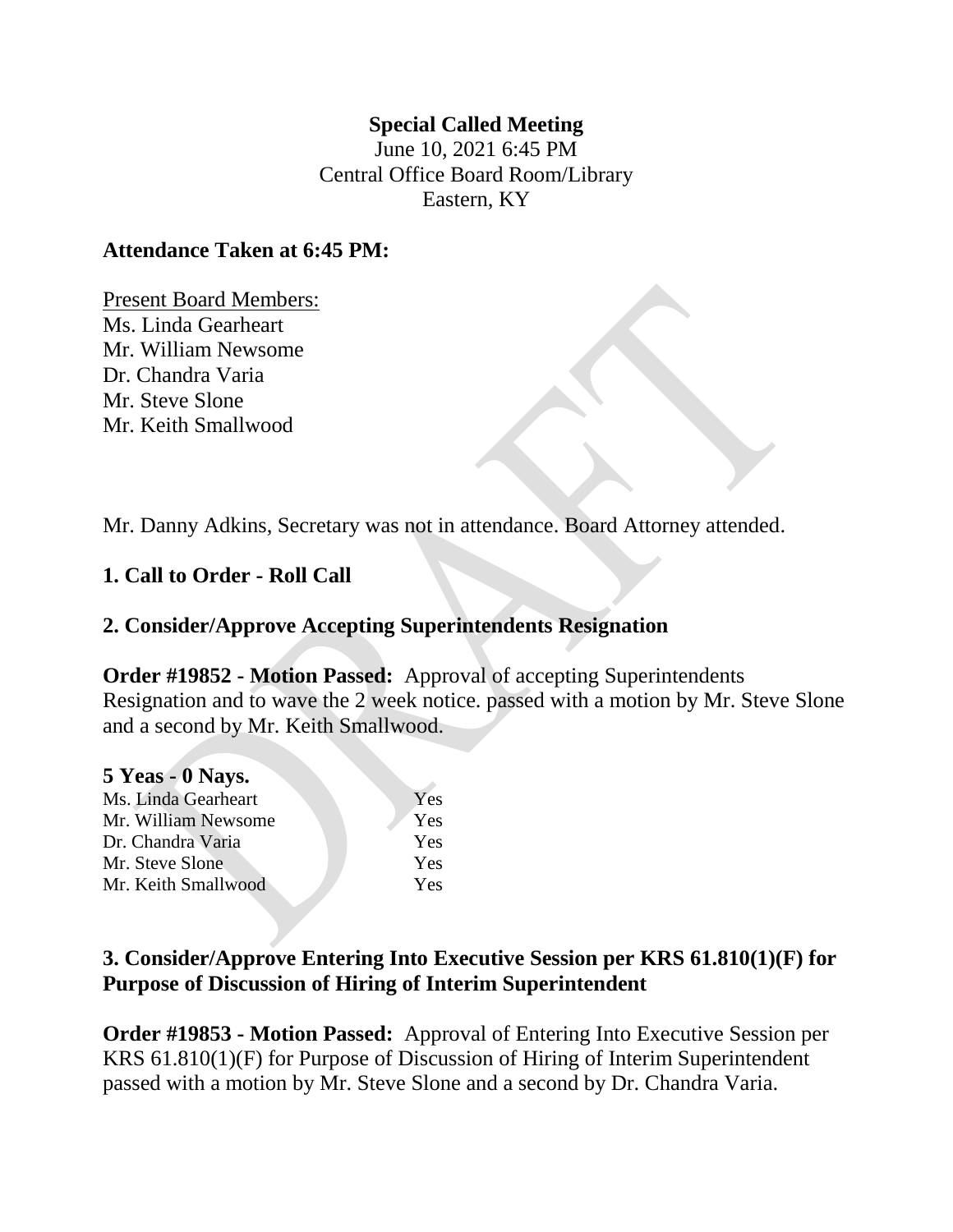#### **5 Yeas - 0 Nays.**

| Ms. Linda Gearheart | <b>Yes</b> |
|---------------------|------------|
| Mr. William Newsome | <b>Yes</b> |
| Dr. Chandra Varia   | Yes        |
| Mr. Steve Slone     | <b>Yes</b> |
| Mr. Keith Smallwood | Yes.       |

**Order #19854 - Motion Passed:** Approval of coming out of Executive Session per KRS 61.810(1)(F) for Purpose of Discussion of Hiring of Interim Superintendent passed with a motion by Mr. Keith Smallwood and a second by Mr. Steve Slone.

#### **5 Yeas - 0 Nays.**

| <b>Yes</b> |
|------------|
| <b>Yes</b> |
| Yes        |
| <b>Yes</b> |
| <b>Yes</b> |
|            |

## **4. Consider/Approve Interim Superintendent**

**Order #19855 - Motion Passed:** Approval of Interim Superintendent as Anna Shepherd passed with a motion by Mr. Keith Smallwood and a second by Mr. Steve Slone.

## **5 Yeas - 0 Nays.**

| Ms. Linda Gearheart | Yes        |
|---------------------|------------|
| Mr. William Newsome | Yes        |
| Dr. Chandra Varia   | Yes        |
| Mr. Steve Slone     | Yes        |
| Mr. Keith Smallwood | <b>Yes</b> |
|                     |            |

## **5. Adjournment**

**Order #19856 - Motion Passed:** Approval to adjourn the meeting passed with a motion by Mr. Keith Smallwood and a second by Mr. Steve Slone.

**5 Yeas - 0 Nays.**  Ms. Linda Gearheart Yes